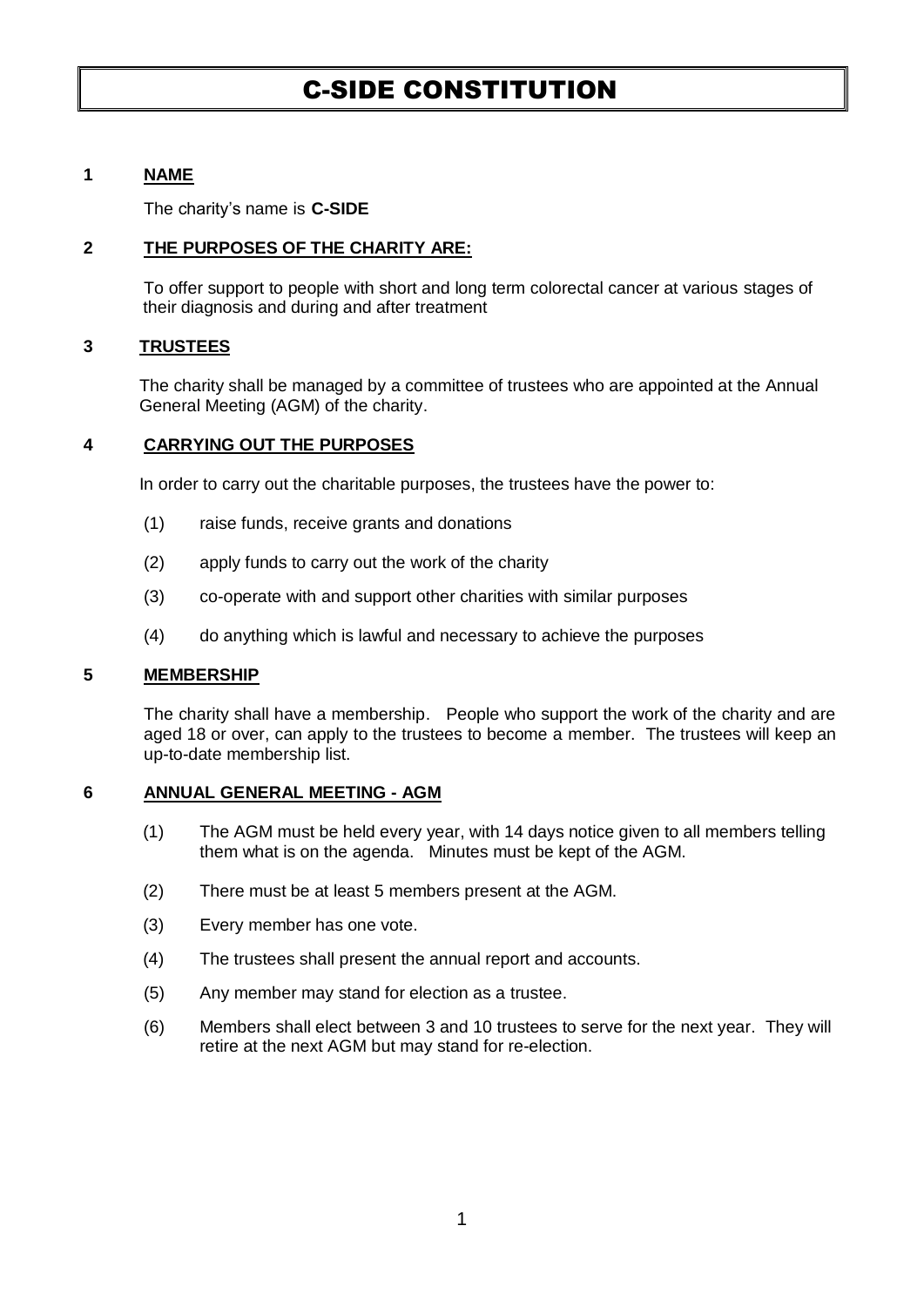# **7 TRUSTEE MEETINGS**

- (1) Trustees must hold at least 3 meetings each year. At their first meeting after the AGM they will elect a chair, treasurer and secretary. Trustees may act by majority decision.
- (2) At least 3 trustees must be present at the meeting to be able to take decisions. Minutes shall be kept for every meeting.
- (3) If trustees have a conflict of interest they must declare it and leave the meeting while this matter is being discussed or decided.
- (4) During the year, the trustees may appoint up to 2 additional trustees. They will stand down at the next AGM.
- (5) The trustees may make reasonable additional rules to help run the charity. These rules must not conflict with this constitution or the law.

# **8 MONEY AND PROPERTY**

- (1) Money and property must only be used for the charity's purposes.
- (2) Trustees must keep accounts. The most recent annual accounts can be seen by anybody on request.
- (3) Trustees cannot receive any money or property from the charity, except to refund reasonable out of pocket expenses.
- (4) Money must be held in the charity's bank account, or in the hands of the Treasurer as petty cash. All cheques must be signed by 2 trustees and the petty cash amount should not exceed £250.

### **9 GENERAL MEETINGS**

If the Trustees consider it is necessary to change the constitution, or wind up the charity, they must call a General Meeting so that the membership can make the decision. Trustees must also call a General Meeting if they receive a written request from the majority of members. All members must be given 14 days notice and told the reason for the meeting. All decisions require a two thirds majority. Minutes must be kept.

- (1) **Winding up -** any money or property remaining after payment of debts must be given to a charity with similar purposes to this one.
- (2) **Changes to the Constitution -** can be made at AGMs or General Meetings. No change can be made that would make the organisation no longer a charity.
- (3) **General Meeting -** called on written request from a majority of members**.**
- (4) Trustees may also call a General Meeting to consult the membership